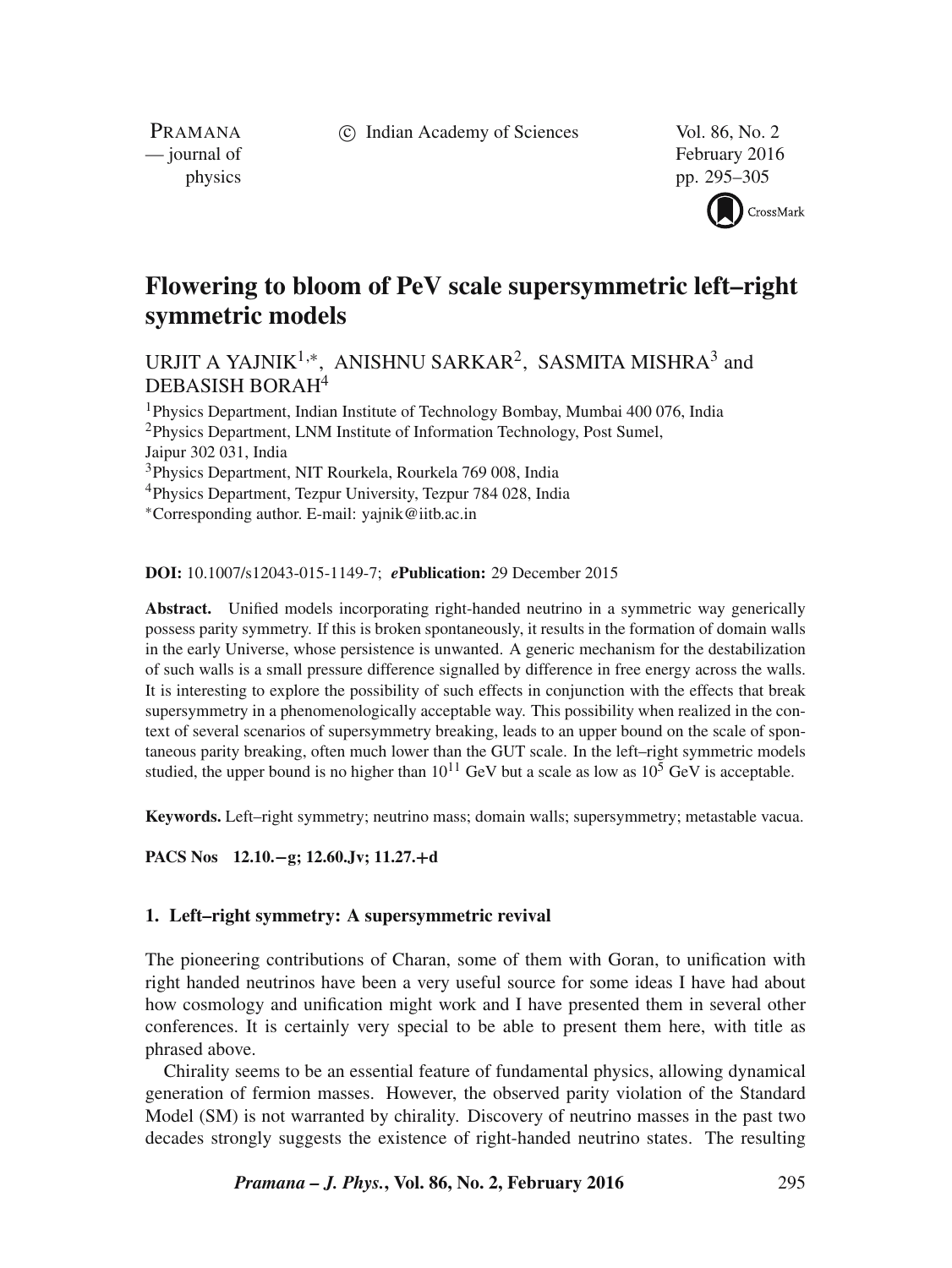*Urjit A Yajnik et al*

parity balanced spectrum of fermions begs a parity symmetric theory and parity violation could then be explained to be of dynamical origin. An interesting fact to emerge is that the see-saw mechanism generically suggests an  $M_R$  scale considerably smaller than the scale of coupling constant unification in  $SO(10)$ . It is therefore appealing to look for left–right symmetry as an intermediate stage in the sequence of symmetry breaking, and explore the possible range of masses acceptable for  $M_R$ . The crucial phenomenological question is, could the new symmetries be within the accessible range of the LHC and the colliders of foreseeable future, and hence deserve the name just beyond the Standard Model (JBSM)?

Left–right symmetric model [1,2] needs a supersymmetric extension as an expedient for avoiding the hierarchy problem. The minimal set of Higgs superfields required, with their  $SU(3) \otimes SU(2)_L \otimes SU(2)_R \otimes U(1)_{B-L}$  is,

$$
\Phi_i = (1, 2, 2, 0), \qquad i = 1, 2,
$$
  
\n
$$
\Delta = (1, 3, 1, 2), \qquad \bar{\Delta} = (1, 3, 1, -2),
$$
  
\n
$$
\Delta_c = (1, 1, 3, -2), \qquad \bar{\Delta}_c = (1, 1, 3, 2),
$$
  
\n
$$
\Omega = (1, 3, 1, 0), \qquad \Omega_c = (1, 1, 3, 0)
$$
 (1)

and further details of the model can be found in the references.

There is an awkward impasse with this model, namely we would like to retain supersymmetry down to the TeV scale. So the first stage of gauge symmetry breaking has to respect supersymmetry. If we choose the parameters of the superpotential to ensure spontaneous parity breaking, then either the electromagnetic gauge invariance or the  $R$ parity has to be sacrificed [3]. The first of these is unacceptable and the second entails the requirement of inelegant fixes. This problem was elegantly resolved by Aulakh, Benakli and Senjanovic [4], and further developed in [5,6]. It contains the two additional triplet Higgs fields introduced above. We refer to this as ABMRS model. Supersymmetric minima breaking  $SU(2)_R$  symmetry are signalled by the ansatz

$$
\langle \Omega_c \rangle = \begin{pmatrix} \omega_c & 0 \\ 0 & -\omega_c \end{pmatrix}, \qquad \langle \Delta_c \rangle = \begin{pmatrix} 0 & 0 \\ d_c & 0 \end{pmatrix}.
$$
 (2)

In this model, with an enhanced  $R$  symmetry, we are led naturally to a see-saw relation  $M_{B-L}^2 = M_{EW} M_R$ . This means leptogenesis is postponed to a lower energy scale closer to  $M_{\text{EW}}$ . Being generically below 10<sup>9</sup> GeV, this avoids the gravitino mass bound but requires non-thermal leptogensis [7].

For comparison, we also take an alternative model to this, considered in [8], where a superfield  $S(1, 1, 1, 0)$ , also singlet under parity, is included in addition to the minimal set of Higgs required. This is referred to here as BM model.

#### **2. Cosmology of breaking and soft terms**

SUSY breaking soft terms emerge below the SUSY breaking scale  $M<sub>S</sub>$ . As either the left or the right gauge symmetry also breaks, the renormalization group evolution of the coefficients of the soft terms of the corresponding sectors is also expected to make the former unequal below this scale. In the following we do not pursue this approach, but only determine cosmological constraint on their differences. We now proceed with the stipulation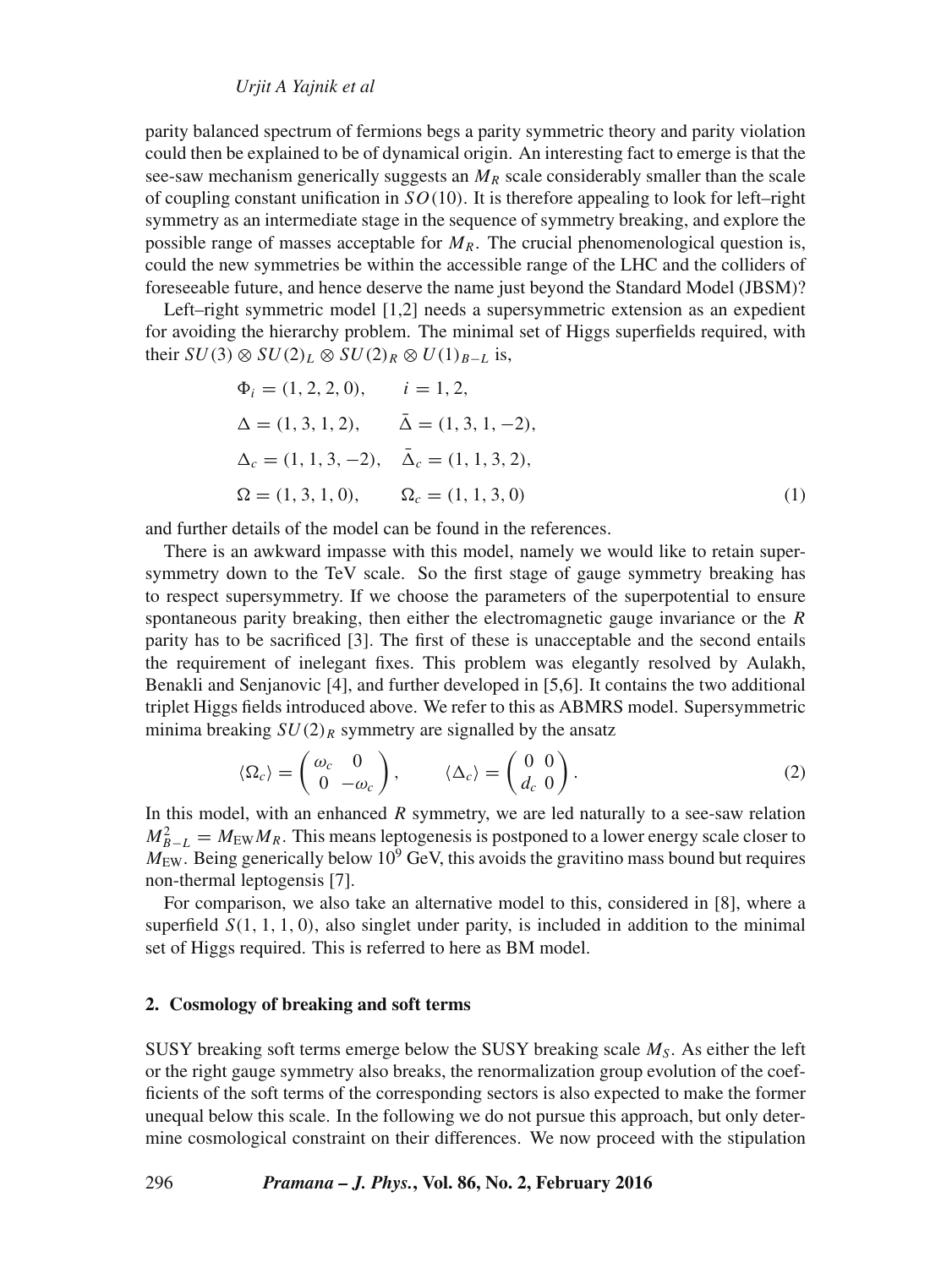advanced in [9] that the role of the hidden sector dynamics is not only to break SUSY but also to break parity. In principle, this permits a relation between observables arising from the two apparently independent breaking effects.

The soft terms which arise in the two models ABMRS and BM may be parametrized as follows:

$$
\mathcal{L}_{\text{soft}}^1 = m_1^2 \text{Tr}(\Delta \Delta^{\dagger}) + m_2^2 \text{Tr}(\bar{\Delta} \bar{\Delta}^{\dagger}) + m_3^2 \text{Tr}(\Delta_c \Delta_c^{\dagger}) + m_4^2 \text{Tr}(\bar{\Delta}_c \bar{\Delta}_c^{\dagger}), \qquad (3)
$$

$$
\mathcal{L}_{\text{soft}}^2 = \alpha_1 \text{Tr}(\Delta \Omega \Delta^{\dagger}) + \alpha_2 \text{Tr}(\bar{\Delta} \Omega \bar{\Delta}^{\dagger}) \n+ \alpha_3 \text{Tr}(\Delta_c \Omega_c \Delta_c^{\dagger}) + \alpha_4 \text{Tr}(\bar{\Delta}_c \Omega_c \bar{\Delta}_c^{\dagger}),
$$
\n(4)

$$
\mathcal{L}_{\text{soft}}^3 = \beta_1 \text{Tr}(\Omega \Omega^{\dagger}) + \beta_2 \text{Tr}(\Omega_c \Omega_c^{\dagger}), \tag{5}
$$

$$
\mathcal{L}_{\text{soft}}^4 = S[\gamma_1 \text{Tr}(\Delta \Delta^{\dagger}) + \gamma_2 \text{Tr}(\bar{\Delta} \bar{\Delta}^{\dagger})] + S^*[\gamma_3 \text{Tr}(\Delta_c \Delta_c^{\dagger}) + \gamma_4 \text{Tr}(\bar{\Delta}_c \bar{\Delta}_c^{\dagger})], \tag{6}
$$

$$
\mathcal{L}_{\text{soft}}^5 = \tilde{\sigma}^2 |S|^2. \tag{7}
$$

For ABMRS model the relevant soft terms are given by

$$
\mathcal{L}_{\text{soft}} = \mathcal{L}_{\text{soft}}^1 + \mathcal{L}_{\text{soft}}^2 + \mathcal{L}_{\text{soft}}^3. \tag{8}
$$

For BM model, the soft terms are given by

$$
\mathcal{L}_{\text{soft}} = \mathcal{L}_{\text{soft}}^1 + \mathcal{L}_{\text{soft}}^4 + \mathcal{L}_{\text{soft}}^5. \tag{9}
$$

Using the requirement  $\delta \rho \sim T_{\rm D}^4$  we can constrain the differences between the soft terms in the left and right sectors [10,11]. In the BM model, the S field does not acquire a VEV in the physically relevant vacua and hence the terms in eqs (6) and (7) do not contribute to the vacuum energy. The terms in eq. (4) are suppressed in magnitude relative to those in eq. (5) due to having  $\Omega$  VEVs to one power lower. This argument assumes that the magnitude of the coefficients  $\alpha$  are such as to not mix up the symmetry breaking scales of the  $\Omega$ s and the  $\Delta$ s.

To obtain orders of magnitude we have taken  $m_i^2$  to be of the form  $m_1^2 \sim m_2^2 \sim m^2$  and  $m_3^2 \sim m_4^2 \sim m^2$  [11] with  $T_D$  in the range 10–10<sup>3</sup> GeV [12]. For both the models, we have taken the value of the  $\triangle$  VEVs as  $d \sim 10^4$  GeV. For ABMRS model, additionally, we take  $\omega \sim 10^6$  GeV. The resulting differences required for the successful removal of domain walls are shown in table 1.

**Table 1.** Differences in values of soft supersymmetry breaking parameters for a range of domain wall decay temperature values  $T<sub>D</sub>$ . The differences signify the extent of parity breaking.

| $T_{\rm D}/\rm GeV$                                            | 10                     | $10^2$    | $10^3$          |
|----------------------------------------------------------------|------------------------|-----------|-----------------|
| $(m^2 - m^2)/{\rm GeV}^2$<br>$(\beta_1 - \beta_2)/{\rm GeV}^2$ | $10^{-4}$<br>$10^{-8}$ | $10^{-4}$ | 10 <sup>4</sup> |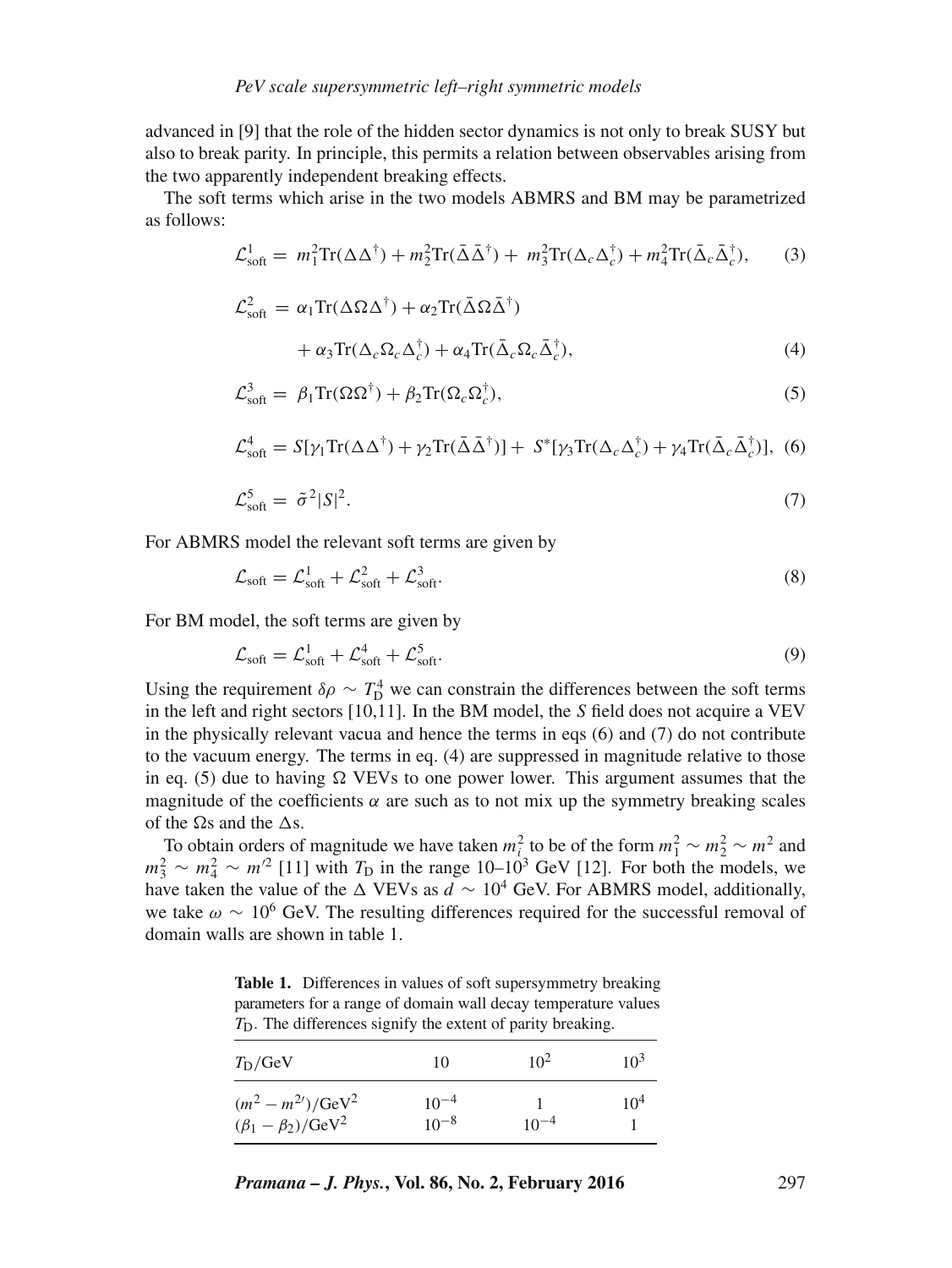#### *Urjit A Yajnik et al*

We see from table 1 that if we assume both the mass-squared differences  $m^2 - m'^2$  and  $\beta_1 - \beta_2$  arise from the same dynamics,  $\Omega$  fields are the determinant of the cosmology. This is because the lower bound on the wall disappearance temperature  $T_D$  required by  $\Omega$  fields is higher and the corresponding  $T<sub>D</sub>$  is reached sooner. This situation changes if for some reason  $\Omega$ s do not contribute to the pressure difference across the walls. The BM model does not have  $\Omega$ s and falls in this category.

During the period between destabilization of the DW and their decay, leptogenesis occurs due to these unstable DW as discussed in [11,13]. After the disappearance of the walls at the scale  $T_D$ , electroweak symmetry breaks at a scale  $M_{\text{EW}} \sim 10^2$  GeV and standard cosmology takes over. In the next section, we discuss the implementation of GMSB scenario for these models.

#### **3. Transitory domain walls**

Spontaneous parity breaking leads to the formation of domain walls which quickly dominate the energy density of the Universe. It is necessary that these walls disappear for recovering standard cosmology at least before the Big Bang nucleosynthesis (BBN). In an intrinsically parity symmetric theory, difference in the vacua resulting in destabilization is not permitted. We may seek these effects to have arisen from the hidden sector and communicated along with the messenger fields [14]. Constraints on the hidden sector model and the communication mechanism can be obtained in this way. Here, we report other possibilities.

There are several studies of wall evolution, and an estimate of the temperature at which the walls may destabilize, parametrically expressed in terms of the surface tension of the walls, in turn determined by the parity breaking scale  $M_R$ . By equating the terms leading to small symmetry breaking discussed above with this parametric dependence, we get a bound on  $M_R$ .

The dynamics of the walls in a radiation-dominated Universe is determined by two quantities: [15] tension force  $f_T \sim \sigma/R$ , where  $\sigma$  is the energy per unit area and R is the average scale of radius of curvature and friction force  $f_F \sim \beta T^4$  for walls moving with speed  $\beta$  in a medium of temperature T. The scaling law for the growth of the scale  $R(t)$  on which the wall complex is smoothed out, is taken to be  $R(t) \approx (G\sigma)^{1/2}t^{3/2}$ . Also,  $f_F \sim 1/(Gt^2)$  and  $f_T \sim (\sigma/(Gt^3))^{1/2}$ . Then the pressure difference required to overcome the above forces and destabilize the walls is

$$
\delta \rho_{RD} \ge G \sigma^2 \approx \frac{M_R^6}{M_{\rm Pl}^2} \sim M_R^4 \frac{M_R^2}{M_{\rm Pl}^2}.
$$
\n(10)

The case of matter-dominated evolution is relevant to moduli fields copiously produced in generic string-inspired models [12] of the Universe. A wall complex formed at temperature  $T_i \sim M_R$  is assumed to have first relaxed to being one wall segment per horizon volume. It then becomes comparable in energy density to the ambient matter density, due to the difference in evolution rates,  $1/a(t)$  for walls compared to  $1/a<sup>3</sup>(t)$  for matter. For simplicity, the epoch of equality of the two contributions is the epoch also of instability, so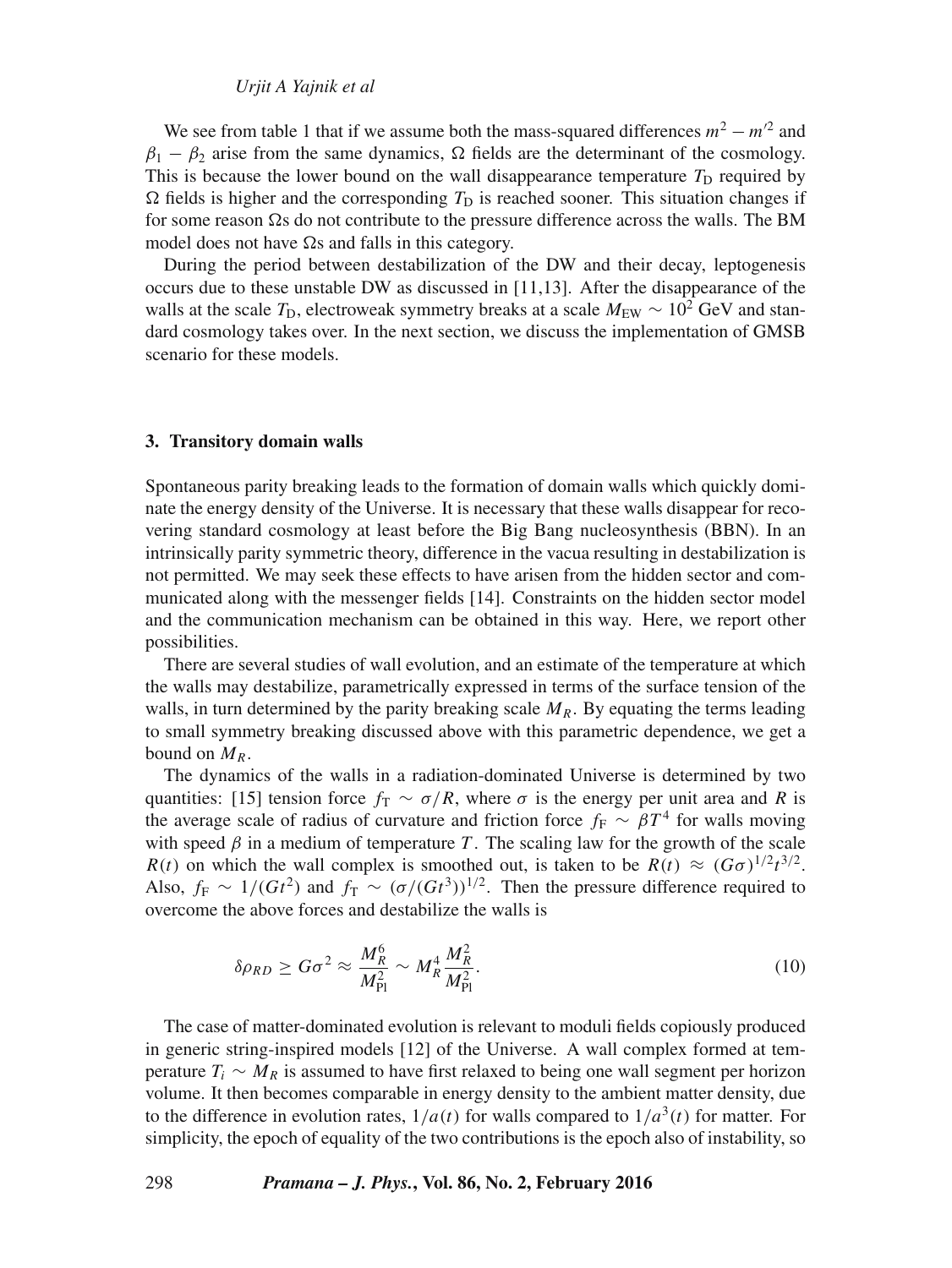as to avoid dominance by domain walls. Thus we can set  $M_{\rm Pl}^{-2}T_{\rm D}^4 \sim H_{\rm eq}^2 \sim \sigma^{3/4}H_i^{1/4}M_{\rm Pl}^{-3}$ . The corresponding temperature permits the estimate of the required pressure difference

$$
\delta \rho_{MD} > M_R^4 \left(\frac{M_R}{M_{\text{Pl}}}\right)^{3/2}.\tag{11}
$$

Thus, in this case we find  $(M_R/M_{Pl})^{3/2}$  [16], a suppression factor milder than in the radiation-dominated case above.

## **4. Parity breaking from Planck suppressed effects**

For a generic neutral scalar field  $\phi$ , the higher-dimensional operators that may break parity have the simple form [17],  $V_{\text{eff}} = (C_5/M_{\text{Pl}})\phi^5$ . But this is only instructional because in realistic theories, the structure and effectiveness of such terms is conditioned by gauge invariance and supersymmetry and the presence of several scalar species.

One possibility is that the parity breaking operators arise at Planck scale [16]. We shall assume the structure of the symmetry breaking terms as dictated by the Kahler potential formalism and treat the cases of two different kinds of domain wall evolution. Substituting the VEVs in the effective potential, we get

$$
V_{\rm eff}^R \sim \frac{a(c_R + d_R)}{M_{\rm Pl}} M_R^4 M_W + \frac{a(a_R + d_R)}{M_{\rm Pl}} M_R^3 M_W^2 \tag{12}
$$

and likewise  $R \leftrightarrow L$ . Hence, with generic coefficients  $\kappa$ , which for naturalness should remain order unity,

$$
\delta \rho \sim \kappa^A \frac{M_R^4 M_W}{M_{\rm Pl}} + \kappa^{\prime A} \frac{M_R^3 M_W^2}{M_{\rm Pl}}.
$$
\n(13)

Then equating to  $\delta \rho_{RD}$ ,  $\delta \rho_{MD}$  derived above,

$$
\kappa_{RD}^A > 10^{-10} \left( \frac{M_R}{10^6 \text{ GeV}} \right)^2. \tag{14}
$$

For  $M_R$  scale tuned to 10<sup>9</sup> GeV needed to avoid gravitino problem after reheating at the end of inflation,  $\kappa_{RD} \sim 10^{-4}$ , a reasonable constraint. But  $\kappa_{RD}^A$  is required to be  $O(1)$  or unnaturally large for the scale of  $M_R$  greater than the intermediate scale 10<sup>11</sup> GeV.

Next,

$$
\kappa_{MD}^A > 10^{-2} \left( \frac{M_R}{10^6 \,\text{GeV}} \right)^{3/2},\tag{15}
$$

which seems to be a modest requirement, but taking  $M_R \sim 10^9$  GeV required to have thermal leptogenesis without the undesirable gravitino production, leading to unnatural  $\kappa_{MD} > 10^{5/2}.$ 

Concluding this section, we note that the least restrictive requirement on  $\delta \rho$  is  $≥$ (1 MeV)<sup>4</sup> in order for the walls not to ruin BBN. This requirement gives a lower bound on the  $M_R$  scale, generically much closer to the TeV scale.

*Pramana – J. Phys.***, Vol. 86, No. 2, February 2016** 299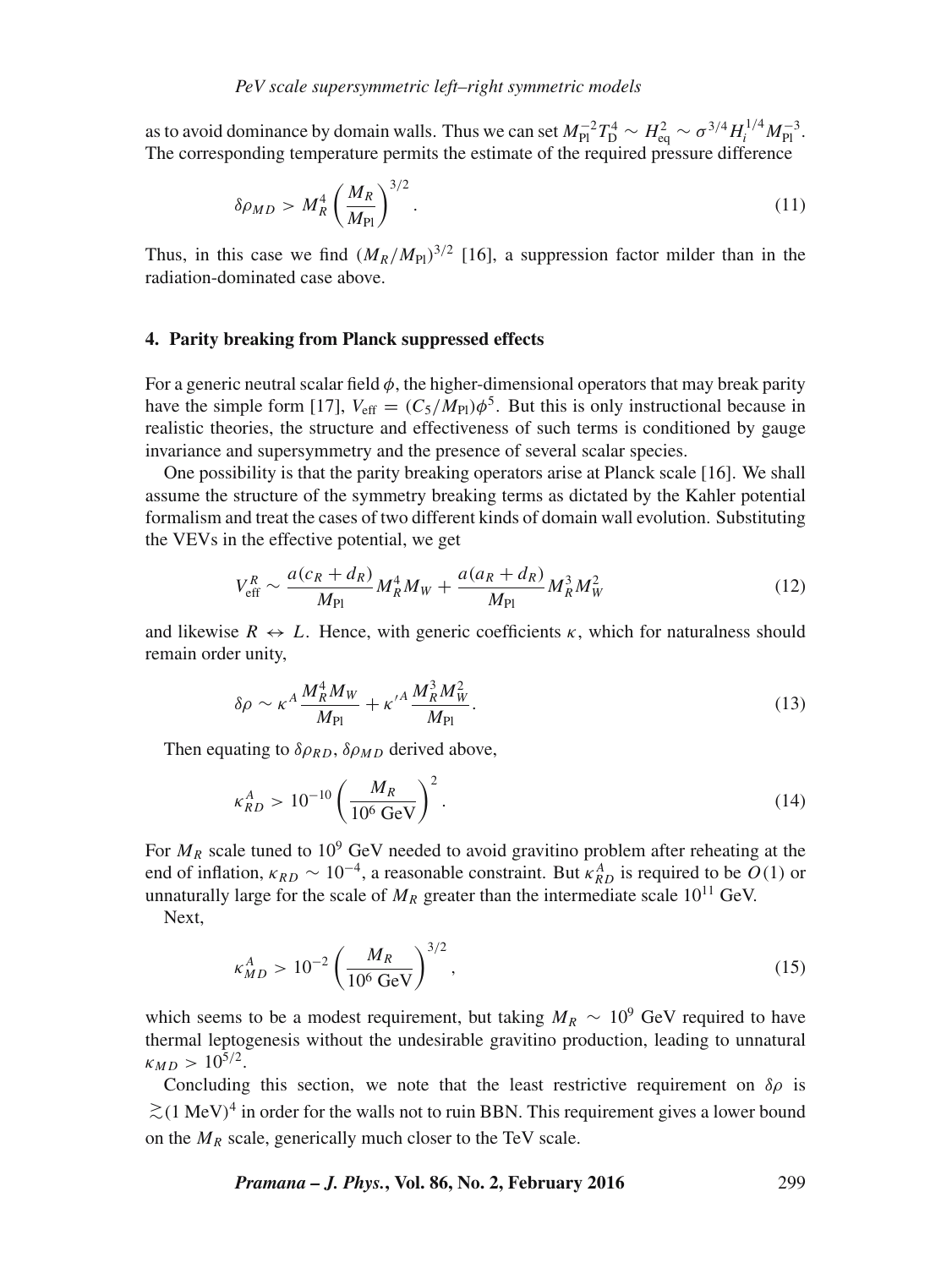#### **5. Customized GMSB for left–right symmetric models**

The differences required between the soft terms of the left and the right sectors for the DW to disappear at a temperature  $T<sub>D</sub>$  are not unnaturally large. However, the reasons for the appearance of even a small asymmetry between the left and the right fields is hard to explain because the original theory is parity symmetric. We now try to explain the origin of this small difference by focussing on the hidden sector, and relating it to SUSY breaking.

For this purpose, we assume that the strong dynamics responsible for SUSY breaking also breaks parity, which is then transmitted to the visible sector via the messenger sector and encoded in the soft supersymmetry breaking terms. We implement this idea by introducing two singlet fields  $X$  and  $X'$ , respectively even and odd under parity.

$$
X \leftrightarrow X, \quad X' \leftrightarrow -X'.
$$
 (16)

The messenger sector superpotential then contains the terms

$$
W = \sum_{n} \left[ \lambda_n X \left( \Phi_{nL} \bar{\Phi}_{nL} + \Phi_{nR} \bar{\Phi}_{nR} \right) + \lambda'_n X' \left( \Phi_{nL} \bar{\Phi}_{nL} - \Phi_{nR} \bar{\Phi}_{nR} \right) \right].
$$
\n(17)

For simplicity, we consider  $n = 1$ . The fields  $\Phi_L$ ,  $\bar{\Phi}_L$  and  $\Phi_R$ ,  $\bar{\Phi}_R$  are complete representations of a simple gauge group embedding the L–R symmetry group. Further we require that the fields labelled  $L$  get exchanged with fields labelled  $R$  under an inner automorphism which exchanges  $SU(2)_L$  and  $SU(2)_R$  charges, e.g., the charge conjugation operation in  $SO(10)$ . As a simple possibility we consider the case when  $\Phi_L$ ,  $\bar{\Phi}_L$  (respectively,  $\Phi_R$ ,  $\bar{\Phi}_R$ ) are neutral under  $SU(2)_R$  ( $SU(2)_L$ ). Generalization to other representations is straightforward.

As a result of the dynamical SUSY breaking, we expect the fields  $X$  and  $X'$  to develop nontrivial VEVs and  $F$  terms and hence give rise to the mass scales

$$
\Lambda_X = \frac{\langle F_X \rangle}{\langle X \rangle}, \qquad \Lambda_{X'} = \frac{\langle F_{X'} \rangle}{\langle X' \rangle}.
$$
\n(18)

Both of these are related to the dynamical SUSY breaking scale  $M<sub>S</sub>$ . However, their values are different unless additional reasons of symmetry would force them to be identical. Assuming that they are different but comparable in magnitude, we can show that left–right breaking can be achieved simultaneously with SUSY breaking being communicated.

In the proposed model, the messenger fermions receive respective mass contributions

$$
m_{f_L} = |\lambda \langle X \rangle + \lambda' \langle X' \rangle|,
$$
  
\n
$$
m_{f_R} = |\lambda \langle X \rangle - \lambda' \langle X' \rangle|.
$$
\n(19)

while the messenger scalars develop the masses

$$
m_{\phi_L}^2 = |\lambda \langle X \rangle + \lambda' \langle X' \rangle|^2 \pm |\lambda \langle F_X \rangle + \lambda' \langle F_{X'} \rangle|,
$$
  

$$
m_{\phi_R}^2 = |\lambda \langle X \rangle - \lambda' \langle X' \rangle|^2 \pm |\lambda \langle F_X \rangle - \lambda' \langle F_{X'} \rangle|.
$$
 (20)

We thus have both SUSY and parity breaking communicated through these particles.

300 *Pramana – J. Phys.***, Vol. 86, No. 2, February 2016**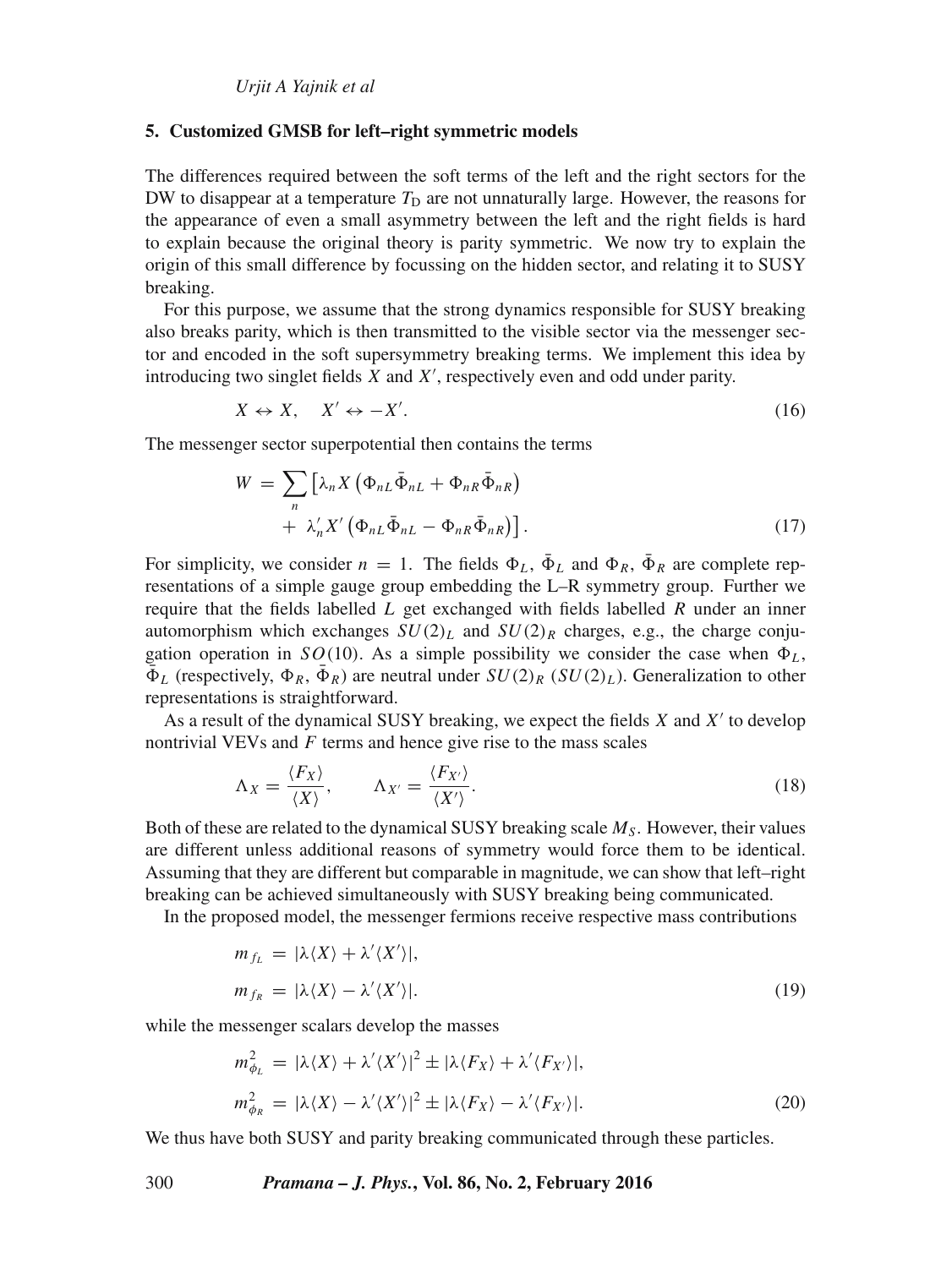As a result, the mass contributions to the gauginos of  $SU(2)_L$  and  $SU(2)_R$  from both the  $X$  and  $X'$  fields with their corresponding auxiliary parts take the simple form,

$$
M_{a_L} = \frac{\alpha_a}{4\pi} \frac{\lambda \langle F_X \rangle + \lambda' \langle F_{X'} \rangle}{\lambda \langle X \rangle + \lambda' \langle X' \rangle} \tag{21}
$$

and

$$
M_{a_R} = \frac{\alpha_a}{4\pi} \frac{\lambda \langle F_X \rangle - \lambda' \langle F_{X'} \rangle}{\lambda \langle X \rangle - \lambda' \langle X' \rangle} \tag{22}
$$

upto terms suppressed by  $\sim F/X^2$ . Here  $a = 1, 2, 3$ . In turn, there is a modification to scalar masses, through two-loop corrections, expressed to leading orders in  $x_L$  or  $x_R$ respectively, by the generic formulae

$$
m_{\phi_L}^2 = 2\left(\frac{\lambda \langle F_X \rangle + \lambda' \langle F_{X'} \rangle}{\lambda \langle X \rangle + \lambda' \langle X' \rangle}\right)^2
$$
  
 
$$
\times \left[ \left(\frac{\alpha_3}{4\pi}\right)^2 C_3^{\phi} + \left(\frac{\alpha_2}{4\pi}\right)^2 (C_{2L}^{\phi}) + \left(\frac{\alpha_1}{4\pi}\right)^2 C_1^{\phi} \right],
$$
 (23)  

$$
m_Z^2 = 2\left(\frac{\lambda \langle F_X \rangle - \lambda' \langle F_{X'} \rangle}{\lambda \langle F_X \rangle}\right)^2
$$

$$
m_{\phi_R}^2 = 2\left(\frac{\lambda \langle F_X \rangle - \lambda' \langle F_{X'} \rangle}{\lambda \langle X \rangle - \lambda' \langle X' \rangle}\right)^2
$$
  
 
$$
\times \left[ \left(\frac{\alpha_3}{4\pi}\right)^2 C_3^{\phi} + \left(\frac{\alpha_2}{4\pi}\right)^2 (C_{2R}^{\phi}) + \left(\frac{\alpha_1}{4\pi}\right)^2 C_1^{\phi} \right].
$$
 (24)

The resulting difference between the mass squared of the left and right sectors are obtained as

$$
\delta m_{\Delta}^2 = 2(\Lambda_X)^2 f(\gamma, \sigma) \left\{ \left(\frac{\alpha_2}{4\pi}\right)^2 + \frac{6}{5} \left(\frac{\alpha_1}{4\pi}\right)^2 \right\},\tag{25}
$$

where

$$
f(\gamma, \sigma) = \left(\frac{1 + \tan \gamma}{1 + \tan \sigma}\right)^2 - \left(\frac{1 - \tan \gamma}{1 - \tan \sigma}\right)^2.
$$
 (26)

We have brought  $\Lambda_X$  out as the representative mass scale and parametrized the ratio of mass scales by introducing

$$
\tan \gamma = \frac{\lambda'(F_{X'})}{\lambda \langle F_X \rangle}, \qquad \tan \sigma = \frac{\lambda' \langle X' \rangle}{\lambda \langle X \rangle}.
$$
 (27)

Similarly,

$$
\delta m_{\Omega}^2 = 2(\Lambda_X)^2 f(\gamma, \sigma) \left(\frac{\alpha_2}{4\pi}\right)^2.
$$
 (28)

In the models studied here, the ABMRS model will have contribution from both the above terms. The BM model will have contribution only from the  $\Delta$  fields.

*Pramana – J. Phys.***, Vol. 86, No. 2, February 2016** 301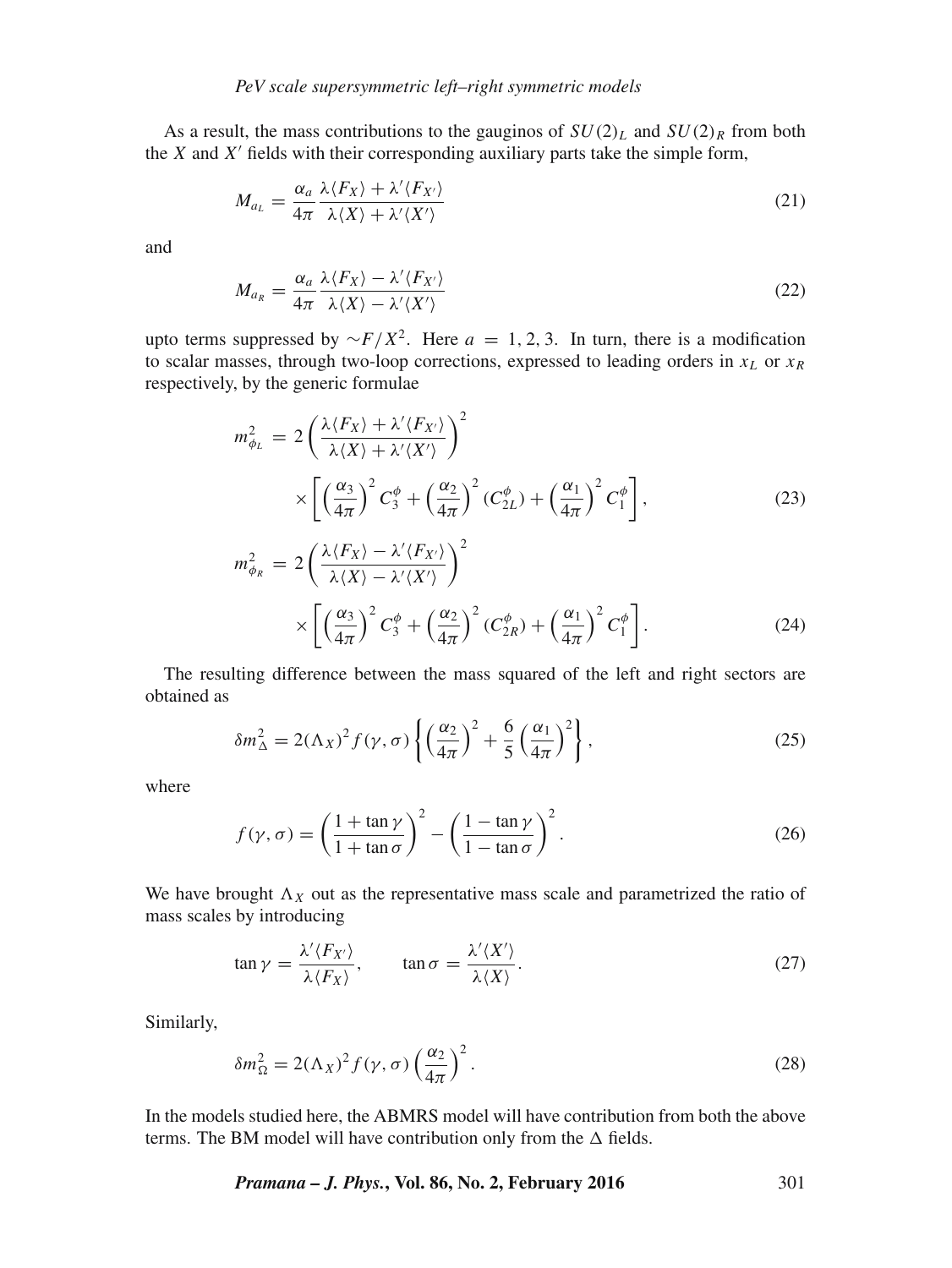# *Urjit A Yajnik et al*

**Table 2.** The values of the parameter  $f(\gamma, \sigma)$ , required to ensure wall disappearance at temperature  $T_D$  displayed in the header row. The table should be read in conjuction with table 1, with the rows corresponding to each other.

| $T_{\rm D}/\rm GeV$            | 10         | $10^2$    | $10^3$    |
|--------------------------------|------------|-----------|-----------|
| Adequate $(m^2 - m^2)$         | $10^{-7}$  | $10^{-3}$ | 10        |
| Adequate $(\beta_1 - \beta_2)$ | $10^{-11}$ | $10^{-7}$ | $10^{-3}$ |

The contribution to slepton masses is also obtained from eqs (23) and (24). This can be used to estimate the magnitude of the overall scale  $\Lambda_X$  to be >30 TeV [18] from collider limits. Substituting this in eqs (25) and (28), we obtain the magnitude of the factor  $f(\gamma, \sigma)$  required for cosmology as estimated in table 1. The resulting values of  $f(\gamma, \sigma)$  are tabulated in table 2. We see that obtaining low values of  $T_D$  compared to TeV scale requires considerable fine-tuning of  $f$ . The natural range of temperature for the disappearance of domain walls therefore remains TeV or higher, i.e., upto a few order of magnitudes lower than the scale at which they form.

Consider for instance  $T_D \sim 3 \times 10^2$  GeV, which allows  $(m^2 - m^2)$  to range over  $\sim$ 10<sup>2</sup> GeV<sup>2</sup> to 10<sup>3</sup> GeV<sup>2</sup>. Consider two representative values of tan  $\gamma$  and tan  $\sigma$  for  $(m^2$  $m^2$ ). First,  $(m^2 - m^2) = (2 \pm 1.5) \times 10^3$  GeV<sup>2</sup>. This results in sufficient paramour space for the F and X parameters. However, when we consider  $(m^2 - m^2) \sim 10 \text{ GeV}^2$ , we find that it requires the two parameters to be fine-tuned to each other as tan  $\gamma \sim 0.4$ and tan  $\sigma > 3$ . While this is specific to the particular scheme we have proposed for the communication of parity violation along with SUSY violation, we believe our scheme is fairly generic and the results may persist for other implementations of this idea.

#### **6. Supersymmetry breaking in metastable vacua**

The dilemma of phenomenology with broken supersymmetry can be captured in the fate of R-symmetry generic to superpotentials [19]. An unbroken  $R$ -symmetry in the theory is required for SUSY breaking.  $R$ -symmetry, when spontaneously broken, leads to  $R$ -axions which are unacceptable. If we give up *-symmetry, the ground state remains supersym*metric. The solution proposed in [19,20], is to break R-symmetry mildly, governed by a small parameter  $\epsilon$ . Supersymmetric vacuum persists, but this can be pushed far away in field space. SUSY breaking local minimum is ensured near the origin, as it persists in the limit  $\epsilon \to 0$ . A specific example of this scenario [21] referred to as ISS, envisages  $SU(N_c)$  SQCD (UV-free) with  $N_f$  (> $N_c$ ) flavours such that it is dual to a  $SU(N_f - N_c)$ gauge theory (IR-free) the so-called magnetic phase, with  $N_f^2$  singlet mesons M and  $N_f$ flavours of quarks  $q, \tilde{q}$ .

Thus, we consider a left–right symmetric model with ISS mechanism as proposed in [22]. The particle content of the electric theory is  $Q_L^a \sim (3, 1, 2, 1, 1), \tilde{Q}_L^a \sim$  $(3^*, 1, 2, 1, -1)$  and  $Q_R^a \sim (1, 3, 1, 2, -1), \tilde{Q}_R^a \sim (1, 3^*, 1, 2, 1)$ , where  $a = 1, N_f$  with the gauge group  $G_{33221}$ . This SQCD has  $N_c = 3$ , and we need  $N_f \geq 4$ .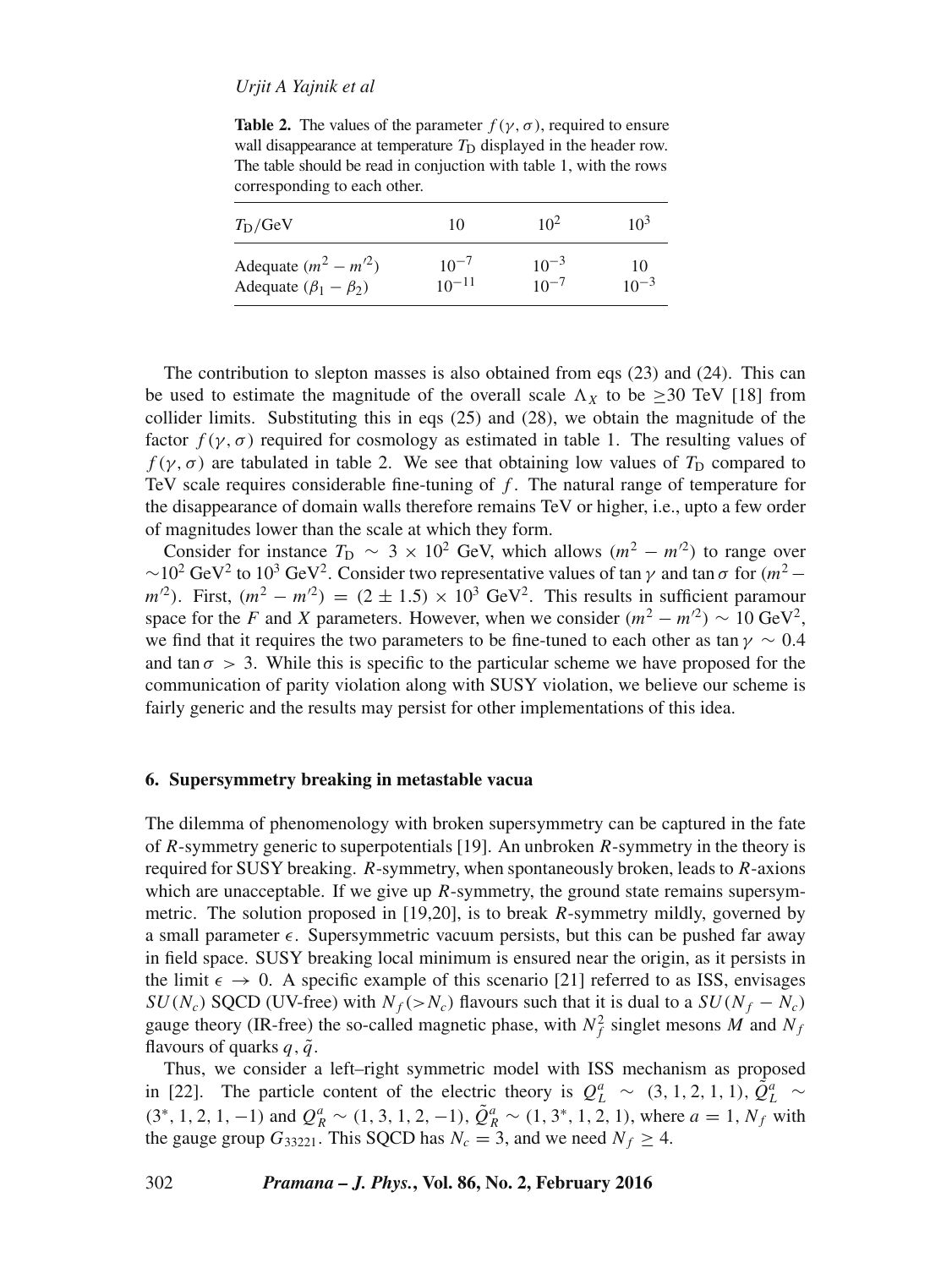# *PeV scale supersymmetric left–right symmetric models*

For  $N_f = 4$ , the dual magnetic theory has left–right gauge group  $SU(2)_L \times SU(2)_R \times$  $U(1)_{B-L}$  and the effective fields are the squarks and nonet mesons carrying either the  $SU(2)_L$  or the  $SU(2)_R$  charges. The left–right symmetric renormalizable superpotential of this magnetic theory is

$$
W_{LR}^0 = h \text{Tr} \phi_L \Phi_L \tilde{\phi}_L - h \mu^2 \text{Tr} \Phi_L + h \text{Tr} \phi_R \Phi_R \tilde{\phi}_R - h \mu^2 \text{Tr} \Phi_R. \tag{29}
$$

After integrating out the right-handed chiral fields, the superpotential becomes

$$
W_L^0 = h \text{Tr} \phi_L \Phi_L \tilde{\phi}_L - h \mu^2 \text{Tr} \Phi_L + h^4 \Lambda^{-1} \det \Phi_R - h \mu^2 \text{Tr} \Phi_R,\tag{30}
$$

which gives rise to SUSY-preserving vacua at

$$
\langle h\Phi_R \rangle = \Lambda_m \epsilon^{2/3} = \mu \frac{1}{\epsilon^{1/3}},\tag{31}
$$

where  $\epsilon = \mu/\Lambda_m$ . Thus, the right-handed sector exists in a metastable SUSY breaking vacuum, whereas the left-handed sector is in a SUSY preserving vacuum breaking Dparity spontaneously.

We next consider [23] Planck scale suppressed terms that may signal parity breaking

$$
W_{LR}^1 = f_L \frac{\text{Tr}(\phi_L \Phi_L \tilde{\phi}_L) \text{Tr} \Phi_L}{\Lambda_m} + f_R \frac{\text{Tr}(\phi_R \Phi_R \tilde{\phi}_R) \text{Tr} \Phi_R}{\Lambda_m}
$$

$$
+ f_L' \frac{(\text{Tr} \Phi_L)^4}{\Lambda_m} + f_R' \frac{(\text{Tr} \Phi_R)^4}{\Lambda_m}.
$$
(32)

The terms of order  $1/\Lambda_m$  are given by

$$
V_R^1 = \frac{h}{\Lambda_m} S_R [f_R(\phi_R^0 \tilde{\phi}_R^0)^2 + f_R' \phi_R^0 \tilde{\phi}_R^0 S_R^2 + (\delta_R^0 - S_R)^2 ((\phi_R^0)^2 + (\tilde{\phi}_R^0)^2)].
$$
 (33)

The minimization conditions give  $\phi \tilde{\phi} = \mu^2$  and  $S^0 = -\delta^0$ . Denoting  $\langle \phi_R^0 \rangle = \langle \tilde{\phi}_R^0 \rangle = \mu$ and  $\langle \delta_R^0 \rangle = -\langle S_R^0 \rangle = M_R$ , we have

$$
V_R^1 = \frac{hf_R}{\Lambda_m} (|\mu|^4 M_R + |\mu|^2 M_R^3),\tag{34}
$$

where we have also assumed  $f'_R \approx f_R$ . For  $|\mu| < M_R$ , thus the effective energy density difference between the two types of vacua is

$$
\delta \rho \sim h(f_R - f_L) \frac{|\mu|^2 M_R^3}{\Lambda_m}.
$$
\n(35)

Thus, for walls disappearing in matter-dominated era, we get

$$
M_R < |\mu|^{5/9} M_{\rm Pl}^{4/9} \sim 1.3 \times 10^{10} \text{ GeV} \tag{36}
$$

with  $\mu \sim$  TeV. Similarly, for the walls disappearing in radiation-dominated era,

$$
M_R < |\mu|^{10/2} M_{\text{Pl}}^{11/21} \sim 10^{11} \text{ GeV}.\tag{37}
$$

*Pramana – J. Phys.***, Vol. 86, No. 2, February 2016** 303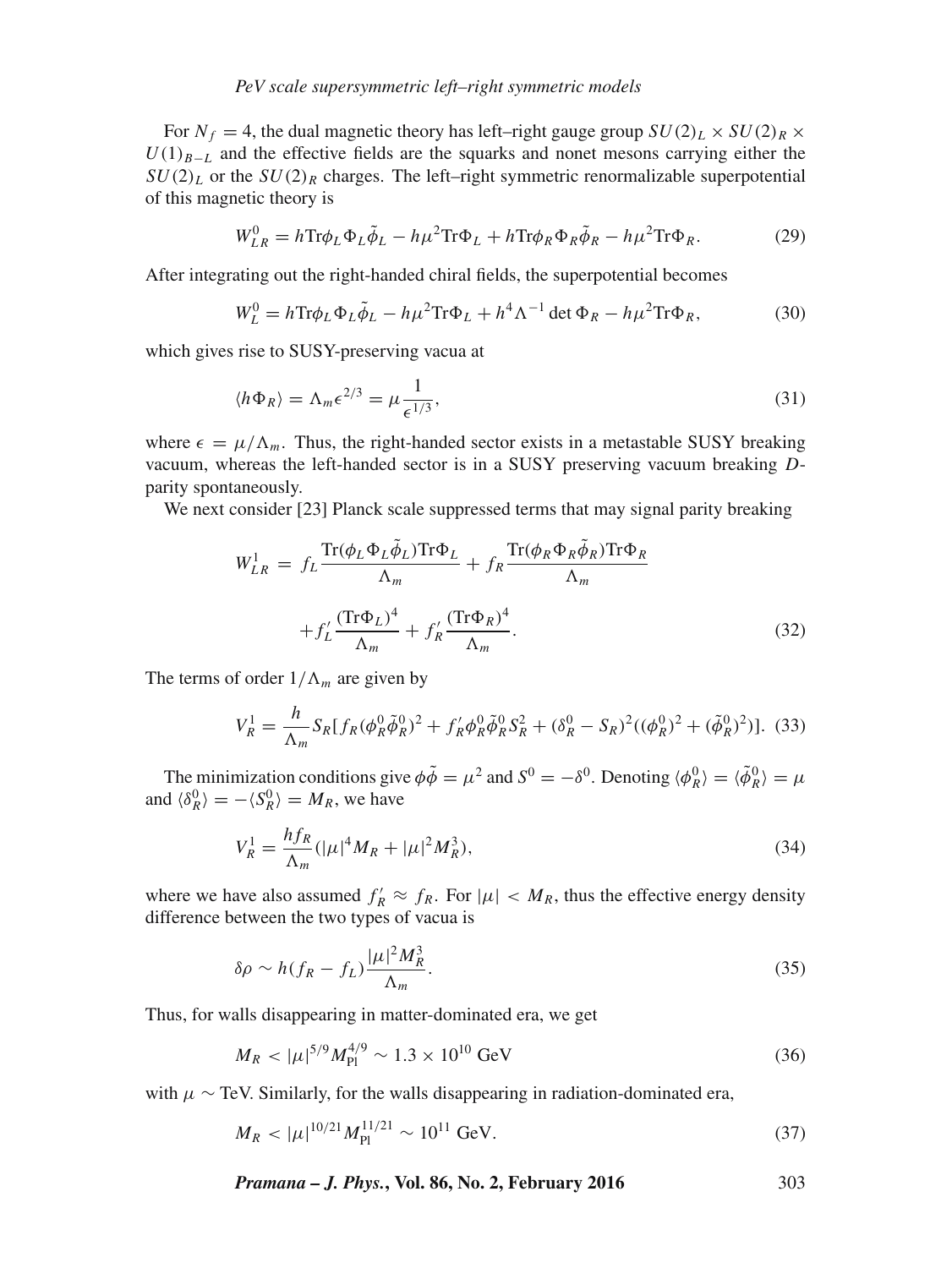# **7. Conclusions**

We have pursued the possibility of left–right symmetric models as just beyond Standard Models (JBSM), not possessing a large hierarchy. We also adopt the natural points of view that right-handed neutrinos must be included in the JBSM in a symmetric way and that the required parity breaking to match low-energy physics arises from spontaneous breakdown. The latter scenario is often eschewed due to the domain walls it entails in the early Universe. We turn the question around to ask, given that the domain walls occur, what physics could be responsible for their successful removal without jeopardising naturalness.

We do not advance any preferred way to provide the small asymmetry required to get rid of the domain walls. However, it is interesting to correlate the possibility that these small effects may be correlated to the supersymmetry breaking. We have considered three models along these lines: (1) in which the hidden sector breaking of supersymmetry is at a low energy, and mediated by a gauge sector, (2) in which the generic scale of supersymmetry breaking is at Planck scale and the breaking effects are conveyed purely through Planck scale suppressed terms and (3) we have also considered a possible implementation of the scenarios in which the supersymmetry breaking is not in a hidden sector but occurs due to a metastable vacuum protected from decay by a large suppression of tunnelling.

The general message seems to be that the parity breaking scale in any case is not warranted to be as high as required for a full unification in  $SO(10)$  and further, several scenarios suggest that left–right symmetry as the larger package incorporating the SM may be within the reach of future colliders.

## **Acknowledgement**

A part of the reported work was carried out at IIT Gandhinagar. The research was partially supported by Department of Science and Technology grants.

# **References**

- [1] R N Mohapatra and R E Marshak, *Phys. Re*v*. Lett.* **44**, 1316 (1980)
- [2] R N Mohapatra and G Senjanovic, *Phys. Re*v*. Lett.* **44**, 912 (1980)
- [3] R Kuchimanchi and R N Mohapatra, *Phys. Re*v*. Lett.* **75**, 3989 (1995), hep-ph/9509256
- [4] C S Aulakh, K Benakli and G Senjanovic, *Phys. Re*v*. Lett.* **79**, 2188 (1997), hep-ph/9703434
- [5] C S Aulakh, A Melfo and G Senjanovic, *Phys. Re*v*. D* **57**, 4174 (1998), hep-ph/9707256
- [6] C S Aulakh, A Melfo, A Rasin and G Senjanovic, *Phys. Re*v*. D* **58**, 115007 (1998), hep-ph/9712551
- [7] N Sahu and U A Yajnik, *Phys. Re*v*. D* **71**, 023507 (2005), hep-ph/0410075
- [8] K S Babu and R N Mohapatra, *Phys. Lett. B* **668**, 404 (2008), 0807.0481
- [9] U A Yajnik and A Sarkar, *AIP Conf. Proc.* **903**, 685 (2007), hep-ph/0610161
- [10] A Sarkar and U A Yajnik, *Phys. Re*v*. D* **76**, 025001 (2007), hep-ph/0703142
- [11] A Sarkar, Abhishek and U A Yajnik, *Nucl. Phys. B* **800**, 253 (2008), 0710.5410
- [12] M Kawasaki and F Takahashi, *Phys. Lett. B* **618**, 1 (2005), hep-ph/0410158
- [13] J M Cline, U A Yajnik, S N Nayak and M Rabikumar, *Phys. Re*v*. D* **66**, 065001 (2002)
- [14] S Mishra, U A Yajnik and A Sarkar, *Phys. Re*v*. D* **79**, 065038 (2009), 0812.0868